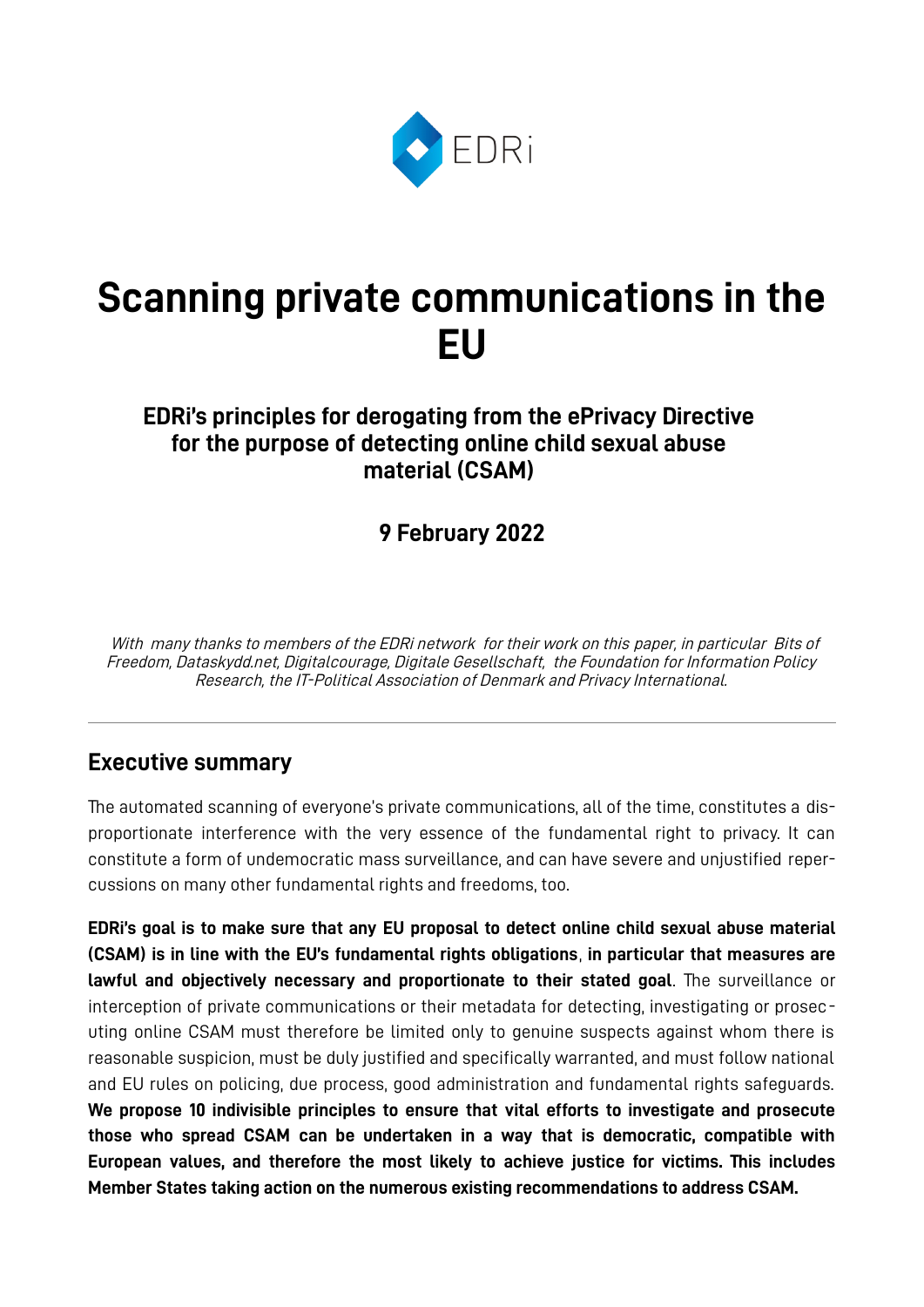# **Policy background**

In July 2021, the Council of the European Union reached an agreement with the European Parliament to pass a new law, creating [a temporary exception \(derogation\) from certain parts of the](https://eur-lex.europa.eu/legal-content/EN/TXT/PDF/?uri=CELEX:32021R1232) [2002 ePrivacy Directive](https://eur-lex.europa.eu/legal-content/EN/TXT/PDF/?uri=CELEX:32021R1232).

The ePrivacy Directive (2002) is the EU's only instrument containing specific protections for everyone's right to a private life and confidentiality of communications, as enshrined in Article 7 of the Charter of Fundamental Rights of the EU (CFREU). In 2018, the recast of the European Electronic Communications Code (EECC) expanded the definition of an 'electronic communications service'. This expansion meant that since December 2020, certain rules in the ePrivacy Directive now apply to a wider range of online services.

This was the catalyst for the European Commission to put forward the temporary derogation from the ePrivacy Directive, in order to legalise the ongoing voluntary scanning of private communications by service providers. The derogation will expire in August 2024, and [the European](../../../../Documents/The%20derogation%20will%20expire%20in%20August%202024,%20and%20the%20European%20Commission%20intends%20to%20replace%20it%20with%20a%20long-term%20version%20which%20they%20will%20put%20forward%20in%202022.)  [Commission intends to replace it with a long-term law](../../../../Documents/The%20derogation%20will%20expire%20in%20August%202024,%20and%20the%20European%20Commission%20intends%20to%20replace%20it%20with%20a%20long-term%20version%20which%20they%20will%20put%20forward%20in%202022.) (expected March 2022).

# **Discussion of relevant EU and international law**

The right to the privacy of communications (Article 7, CFREU) ensures that everyone can seek out health and legal advice, confide in friends and family, and build support networks online without undue interference. It protects the messages of journalists and human rights defenders, safeguarding the sources on whom they rely to expose corruption and organise for social change. In these ways and more, privacy is a foundation for enjoying almost all other fundamental rights. As asserted by the United Nations (UN) High Commissioner on Human Rights, Michelle Bachelet:<sup>[1](#page-1-1)</sup>

<span id="page-1-4"></span><span id="page-1-0"></span>"the right to privacy plays a pivotal role in the balance of power between the State and the individual and is a foundational right for a democratic society."

That is why any limitation on the right to privacy must be based on law, serve a legitimate aim in a democratic society, and be necessary and proportionate to that aim.

#### **Children 's privacy:**

The right to privacy is perhaps even more important for young people, given the profound impact that violations can have on their self-development. As the UN recognises in its 2021 'General Comment No. 25 on children's rights in relation to the digital environment', developed in consultation with 709 young people, "[p]rivacy is vital to children's agency, dignity and safety and for the exercise of their rights" ( $\P$ 67). $^2$  $^2$  UNICEF's 2018 toolkit on children's online privacy adds: $^3$  $^3$ 

<span id="page-1-2"></span><span id="page-1-1"></span>[<sup>1</sup>](#page-1-0)<https://www.ohchr.org/EN/NewsEvents/Pages/DisplayNews.aspx?NewsID=27469&LangID=E>

<span id="page-1-3"></span>[<sup>2</sup>](#page-1-2) [https://sites.unicef.org/csr/files/UNICEF\\_Childrens\\_Online\\_Privacy\\_and\\_Freedom\\_of\\_Expression\(1\).pdf,](https://sites.unicef.org/csr/files/UNICEF_Childrens_Online_Privacy_and_Freedom_of_Expression(1).pdf) page 8

<span id="page-1-5"></span>[<sup>3</sup>](#page-1-4) <https://www.ohchr.org/EN/HRBodies/CRC/Pages/GCChildrensRightsRelationDigitalEnvironment.aspx>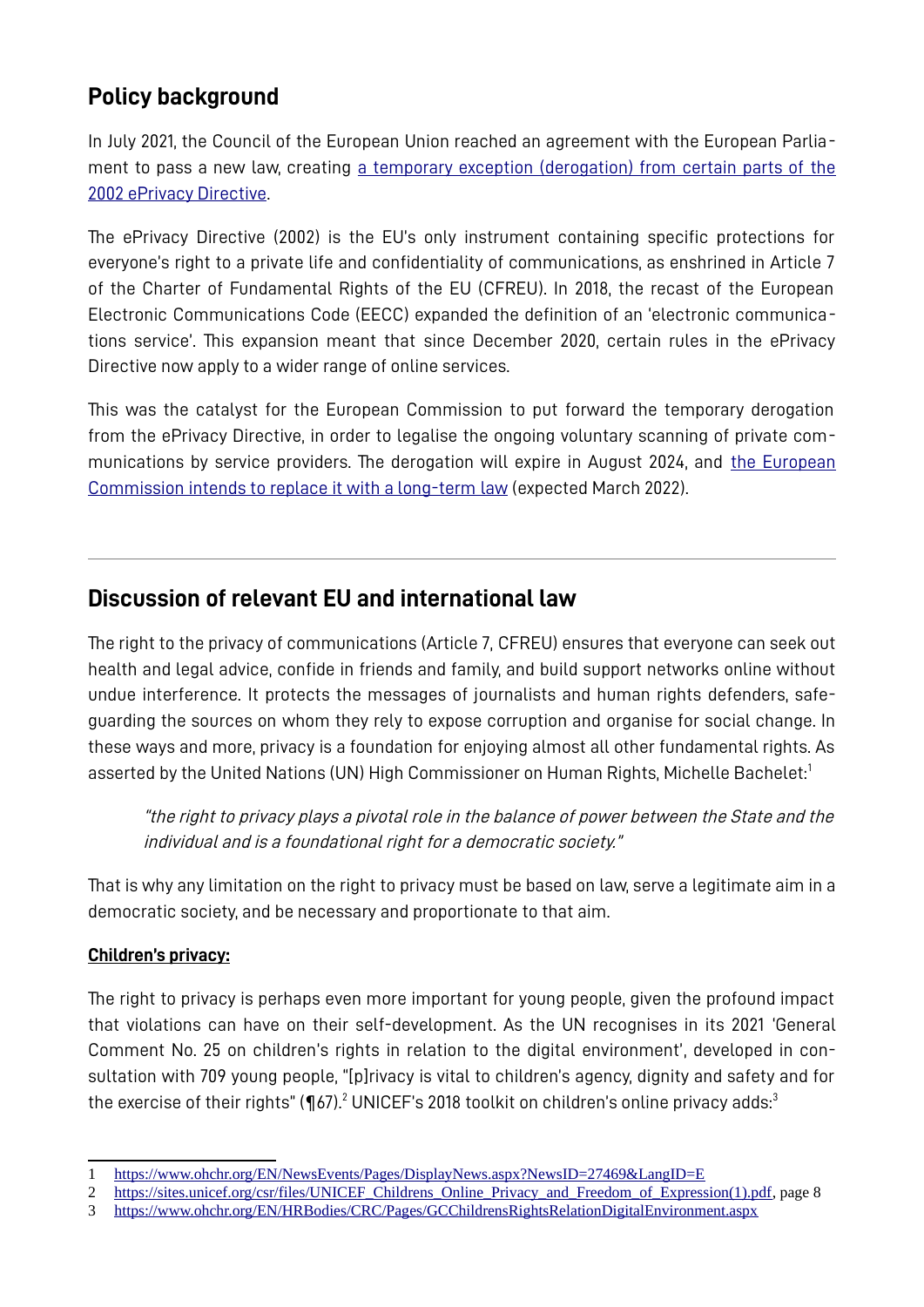"Children's communications privacy is threatened where their posts, chats, messages or calls are intercepted by governments or other actors".

UN General Comment No. 25 also makes several recommendations about children's privacy which are highly relevant to the scanning of private online communications:

- "**Any digital surveillance of children, together with any associated automated processing of personal data, should respect the child's right to privacy and should not be conducted routinely, indiscriminately** or without the child's knowledge […] ; **nor should it take place without the right to object to such surveillance**, in commercial settings and educational and care settings, and consideration should always be given to the least privacy-intrusive means available to fulfil the desired purpose." (¶75);
- "Technologies that monitor online activities for safety purposes, such as tracking devices and services, if not implemented carefully, may prevent a child from accessing a helpline or searching for sensitive information." (¶76);
- "Protecting a child's privacy in the digital environment may be vital in circumstances where parents or caregivers themselves pose a threat to the child's safety or where they are in conflict over the child's care." (¶77).

#### **Court of Justice of the European Union (CJEU):**

Several cases at the CJEU have confirmed that the generalised access to the content of electronic communications by public authorities violates the essence of the right to privacy. See, for example, judgements in cases by *Digital Rights Ireland Ltd* (C-293/12) (2014) and *Maximilian* Schrems (C-362/1) (2015). This will be explored in more detail in our upcoming paper on the proposed long-term derogation.

#### **The General Data Protection Regulation (GDPR):**

Privacy by design and default means that we should all be able to fully enjoy our right to privacy, up to and until the point when there is a legitimate reason for this right to be limited. However, the automated scanning of everyone's private communications turns this principle on its head. It treats each and every one of us as if we are suspected of looking at or disseminating CSAM online, and spies on us on this basis.

<span id="page-2-0"></span>It is also important to note that the temporary ePrivacy derogation (2021) does not provide a legal basis, even for the *voluntary* scanning of private communications. This means that, whilst the derogation exempts these scanning practices from the rules of the ePrivacy Directive, the General Data Protection Regulation (GDPR) still applies. The European Parliament have noted that such scanning practices may be unlawful under the GDPR.<sup>[4](#page-2-1)</sup>

<span id="page-2-1"></span>[<sup>4</sup>](#page-2-0) [https://www.europarl.europa.eu/legislative-train/theme-promoting-our-european-way-of-life/file-temporary](https://www.europarl.europa.eu/legislative-train/theme-promoting-our-european-way-of-life/file-temporary-derogation-from-the-e-privacy-directive-for-ott-services)[derogation-from-the-e-privacy-directive-for-ott-services](https://www.europarl.europa.eu/legislative-train/theme-promoting-our-european-way-of-life/file-temporary-derogation-from-the-e-privacy-directive-for-ott-services)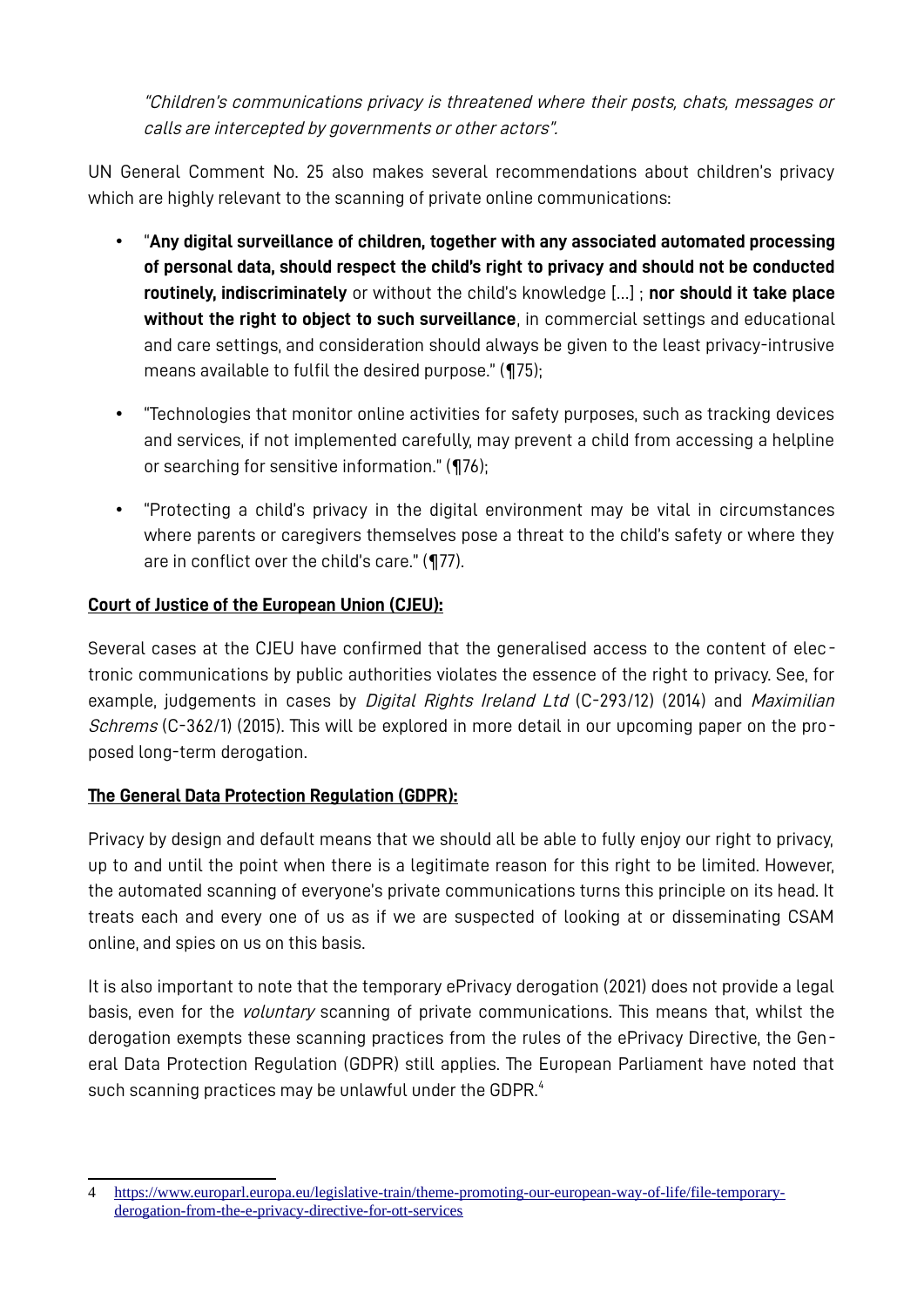## **The 10 Principles**

**Measures to detect, investigate or prosecute online CSAM must always be compliant with national and EU-wide obligations to fundamental rights**. At a minimum, we believe that all 10 of the following principles must be met cumulatively, in order **to ensure that the principles of necessity and proportionality are objectively met in upcoming CSAM legislation**:

- 1. **No mass surveillance**: the generalised, automated scanning of everyone's private communications, all of the time, is a fundamentally disproportionate interference with the right to privacy. Whether for detecting CSAM or for other purposes, such practices are never justifiable in a democratic society. Accordingly, service providers must not be mandated to conduct the generalised automated scanning of private communications;
- 2. **Interventions must be targeted on the basis of individual-level suspicion**: any interception of private communications must target only the person or persons under investigation (not other users of the service), based on specific, reasonable, individuallevel suspicion (e.g. the surveillance of all users of a particular service cannot be considered targeted). The singling out of a suspect is what justifies their surveillance; singling them out cannot be a product of generalised surveillance;
- 3. **Interventions must be lawful**: any investigation of private communications must have a specific legal basis, which must be publicly accessible, clear, precise, comprehensive and non-arbitrary. It must also comply with national and EU rules on due process, good administration, policing, accountability, transparency, non-discrimination and so forth;
- 4. **Interventions must be specifically warranted**: any investigation of private communications must be specifically and individually warranted by a judge. Police forces cannot enter a suspect's home or intercept phone calls without a warrant; the same principles apply to online private spaces. Warrants must be obtained before a person's communications are intercepted, and not retroactively;
- 5. **Measures must be the least privacy-invasive and limited to detecting CSAM only**: any investigation of private communications for detecting CSAM must guarantee that any interference with the right to privacy is as minimal as possible; restricted to detecting CSAM only; and that bias and accuracy are addressed to prevent discrimination and minimise the risk of false positives. In order to ensure this, national data protection authorities and the European Data Protection Board should provide mandatory guidance on the permissibility of specific technologies that are and will be used to detect CSAM;
- 6. **Independent oversight and scrutiny**: there must be rigorous oversight of existing and future technologies used for the detection of online CSAM by national data protection authorities, including: independent audits; enforcing reporting obligations on law enforcement in order to demonstrate the effectiveness of measures and enable scrutiny (such as on convictions, false positives, absolute vs repeat reports, and the services on which CSAM are detected); the proper undertaking of data protection impact assessments